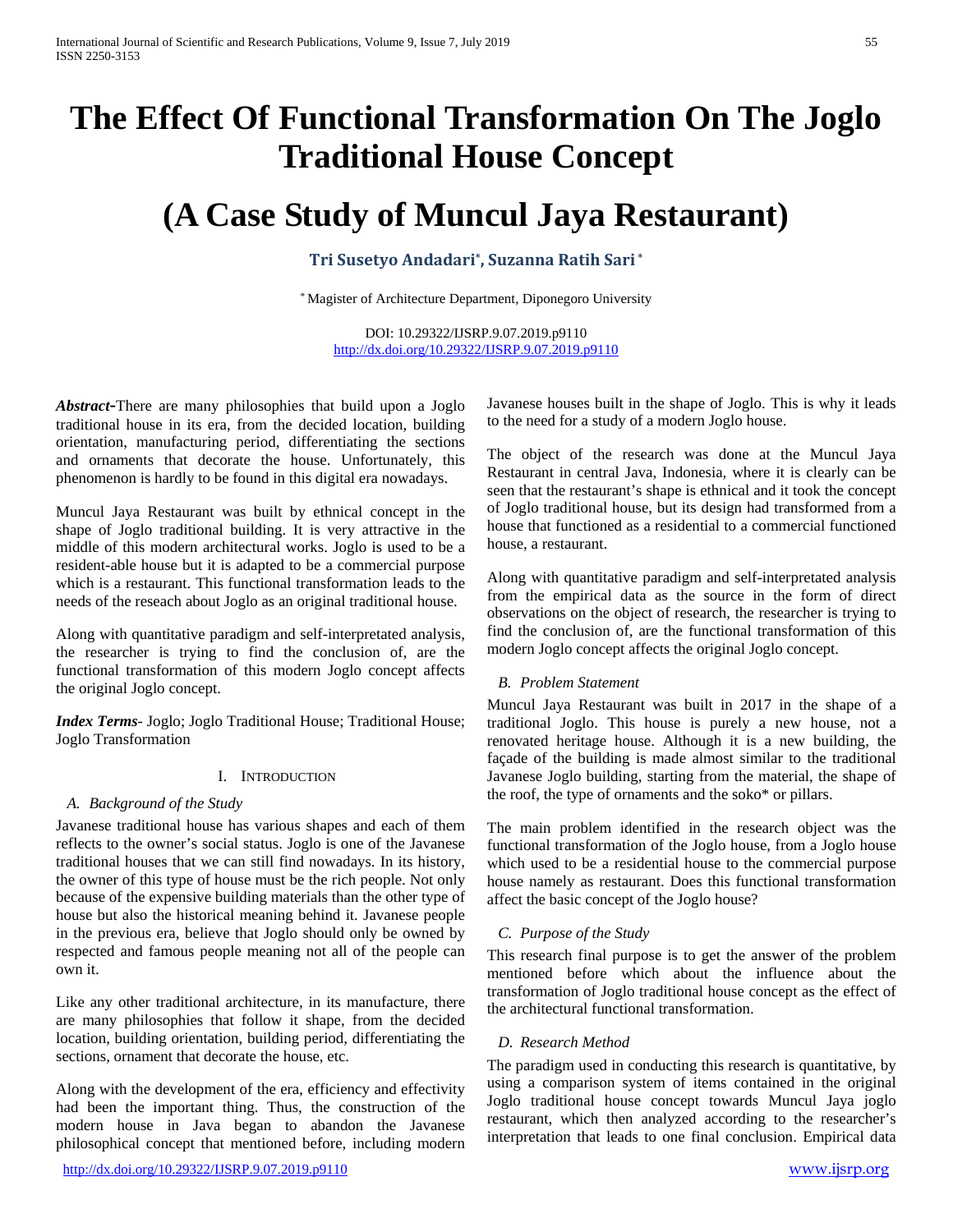collection was carried out by direct observation at Muncul Jaya Joglo restaurant, located at Central Java.

## II. LITERATURE REVIEW

## *A. Traditional House*

According to Machmud (2006), traditional house or folk house can be interpreted as a house built in the same way by several generations. There are some criteria in assessing the authenticity of traditional house including people's habits that become an unwritten rule when a house is established or used.

There are certain rituals such as the first pole erection ceremony, selamatan/kenduri\* and the right timing. Other than that, there are still many procedures or rules used, for example the direction of the house, shape, color, motifs decoration, building material, sesajen\*, prayers or mantera that must be read and so on that closely related to traditional houses.

Characterization of traditional architecture are;

1) Religious Background

The existence of traditional architecture building can not be separated from religious factor, both conceptually, building, or the form of the building. This is caused by the perspective and concept of traditional society in placing an integral part of nature (part of the cosmological system), namely the universe (macroscopic) and the small nature (microscopic), which traditional communities strive for is how stability and natural balance remain awake. The form of embodiment with natural is carried out in various ways, which are:

- Assuming that certain directions has magical power:

They know which direction that assumed to be good and bad. Moreover, there are also people who belief this relation with the world symbolism (good and pure), middle (moderate), and low (ugly, bad, dirty). These good directions affect building layout patterns in one site. The buildings must be facing to the good direction and backing the bad direction.

Assuming that certain spaces has magical power:

Sometimes certain buildings in a building are considered to have sacred values. This sacredness is realized by giving more value in a room. The middle senthong in a Javanese house is considered as a holy and sacred space compared to other spaces.

2) Influence of Family Relationships or Citizen Relationships

Family relationships in traditional community structures can be divided into several criteria. Based on blood relations (genealogy) traditional community groups are divided into:

- Bilateral or parental system:

The family of this system contains of a father, a mother and children. In its development, the number of family members in this system is bigger from time to time. Thus, the family members that live together will be bigger until there is no space in their own house.

- Unilateral system

The family structure of this system is drawn from the bloodline only from the father's side (patrilineal/patrilokal) or from the mother's side (matrilokal).

## *3)* Influence *of Humid Tropical Climate*

Because of Indonesia's location is in a humid tropical climate, so the existence of the traditional architecture must be referred to humid tropical climate. The concept of adaptation to the local climate that is applied to the building of their residential house is believed to be one good example. The composition of the mass, direction of the house (orientation), the shape of the roof selection, building materials selection, composition techniques, all of them are really calculated against aspects of the tropical climate so that it can provides comfort for residents of the house.

## *B. Javanese House Architecture Typology*

As Ronald (1998) said, in relation to cosmological belief, architecture has an important role as a sign of a power, status and privacy. There is also dichotomy in Javanese cosmology as sacred and profane, man and woman, front and back, and also public and private.

Most of the residential houses in Yogyakarta and Surakarta have the orientation direction to the south. This orientation is based to the tradition that people believe from Nyai Roro Kidul that live in southern sea.

Classification of Javanse house architecture typology can be seen from the shape and the characterization of its roof. The highest level of the roof is Tajug (mosque), joglo for noble class, limasan\* for the middle class and kampong\* and panggang pe\* for ordinary people.

## *C. Types of Joglo*

Form the conctruction, parts of the main structure of Joglo, as can be seen on figure 1. The upper structure consist of soko guru, sunduk, sunduk kili, sledge, blandar and tumpang sari. While the sub structure only consist of umpak.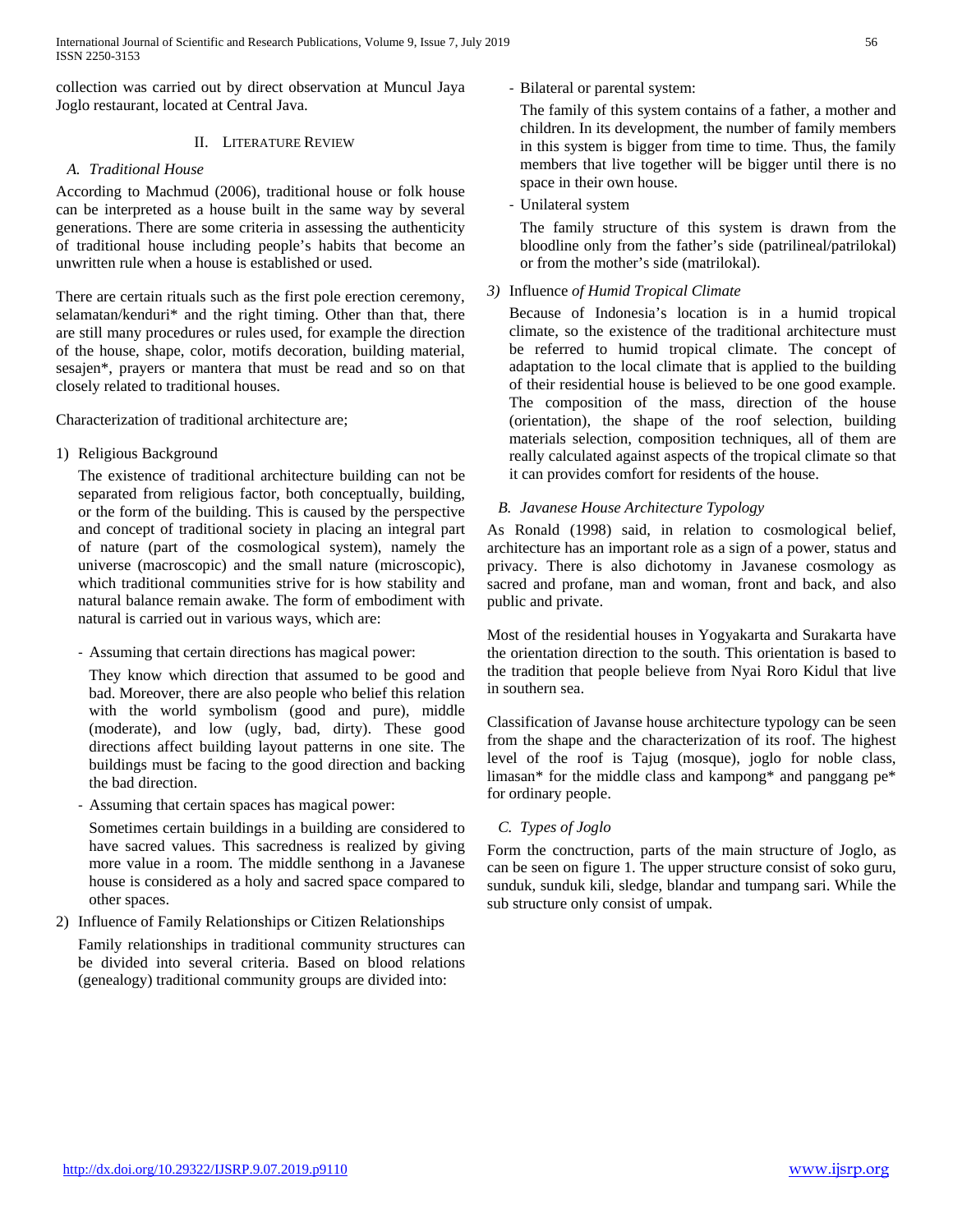

Figure 1. Joglo House Construction Source: Traditional House, 2014

According to Hamzuri, broadly speaking, based on its construction, shape of Joglo is divided into 12 types, namely:

- Joglo Jompongan

A type of Joglo with two square edges in a square. This is another basic form of Joglo.

- Joglo Kepuhan Lawakan

A type of Joglo without hitching and the roof is rather upright so it looks high.

- Joglo Ceblokan

A type of Joglo that use *soko pendhem* where the lower part of the saka is hidden in the ground. It is usually without *sunduk*.

- Joglo Kepuhan Limolasan

It is almost likely with Joglo Lawakan, the difference is this type of Joglo uses a longer *sunduk bandang* and shorter *ander\**, so that the roof (*empyak*) is longer.

- Joglo Sinom Apitan

A type of Joglo that uses three sledges, three or five *tumpang*\*, and four *emper*\*. It is also called as Joglo Trajumas.

- Joglo Pengawit

It is a type of Joglo that uses hanging symbol, the stretchy roof from the *penanggap*\* roof, *emper* roof that stretch from *penanggap* roof, *saka bentung* in every room edges embedded in *dudur\*,* 5 *tumpang*\*, using *singup\** and *geganja*\*.

- Joglo Kepuhan Apitan

It is almost the same with Joglo Limolasan, but its *empyak brunjung* is higher because the sledge is shorter.

- Joglo Semar Tinandu

It is a type of Joglo that uses 2 sledges and 2 *saka guru* between 2 sledges. It is usually the two poles are replaced with the connection wall from *beteng\** and most for *regol\**.

- Joglo Lambangsari

It is a Joglo that uses *lambangsari*, without *empyak emper*, uses 5 level of tumpangsari, uses double screw and *godegan*. This form is found in *Keraton Yogyakarta* ward.

- Joglo Wantah Apitan

It is a type of Joglo that use 5 *tumpang*, uses *singup\**, *geganja* and *takir lumajang*.

- Joglo Hageng

It is almost the same with Joglo Pengawit but it is shorter in size and there is a roof addition called *peningrat\*,* and also there is a *tratak\** around as an addition. The example of Joglo Hageng is *Pendopo Agung Istana Mangkunegaran Surakarta.*

- Joglo Mangkurat

It is basically the same as Joglo Pangawit, but it is higher than Joglo Pangawit. There is also a difference on the method of connecting the *penanggap* roof and *penitih\**, in Joglo Pangawit it uses *saka bentung* while in Joglo Mangkurat uses *lambangsari.* The example of Joglo Mangkurat is *Bangsal Kencono Kraton Yogyakarta*.

*D. Joglo's Space Pattern*

The traditional Joglo house pattern in general is as shown in the figure below. Space configuration or parts of Javanese house in the village forms a three-part linear back-order. The pendopo\* is located at the front, peringgitan\* in the middle and dalem\* in the back and deepest house. This linear configuration allows to builds a house by stages starting from dalem. In fact, the width of the pavilion in Javanese residences is quite large. This happen because it is predicted to be able to accommodate relatives or kindred that will come at Eid Fitr holiday. Other than that, pendopo is functioned as for drying rice. In the Javanese room configuration, there is a dualism (binair opposition), between outside and inside, left and right, resting area and activity area, male spirit (where the placenta usually placed on the right) and female spirit (where the placenta is usually placed on the left), right sentong and left sentong. These two differentiation also occurs during the puppet show, where the screen is placed along peringgitan, the dalang and his crew in pendopo section placed with the male audience while the woman watches from the back (the shadow) in emperan.



Figure 2. Room Pattern of Joglo House Source: Traditional House, 2014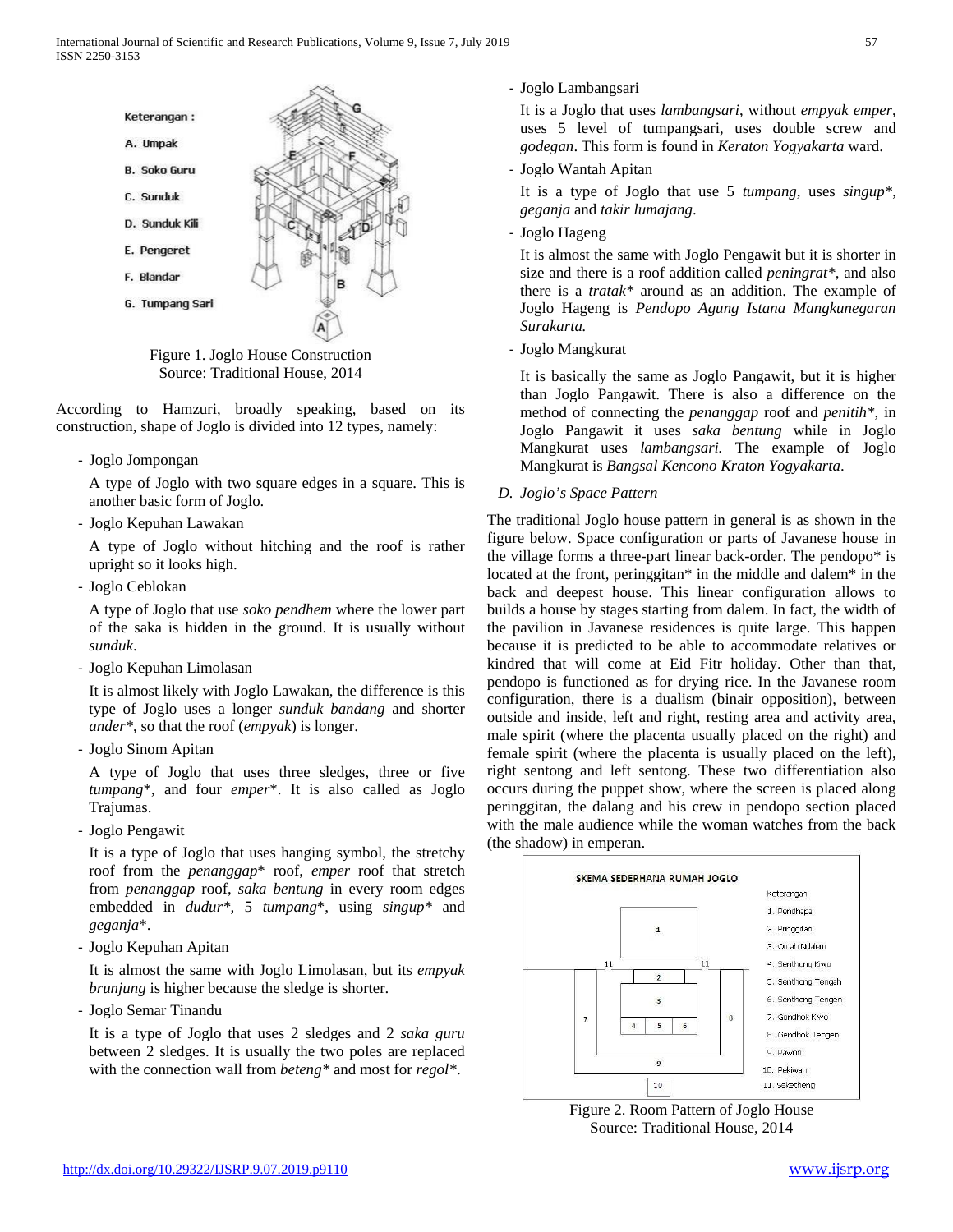International Journal of Scientific and Research Publications, Volume 9, Issue 7, July 2019 58 ISSN 2250-3153

#### *E. Joglo's Space Value*

According to Rapoport (1969), an architectural works is made not only for a symbol or as a place for living but also it has more value than just a shelter for people. In traditional community, architecture is always associated with religious thing. Religious things, something that assumed as holy and sacred considered as main consideration in the preparation of architectural patterns.

Generally, the value of space in Joglo traditional house is divided into two elements, which are vertical element consist of floor/jogan, pillar/saka and roof/empyak while horizontal element consist of emper/terrace, pendopo/semi private, dalem and pawon (kitchen) that considered as private. Jogan/floor is interpreted as a place to stand on, a human nature as a person. Saka/pillar is interpreted as a symbol of social life, the relationships with one another. Meanwhile empyak/roof is interpreted as a symbol of gunungan, the relationship with the One Almighty God.

Emper/terrace is interpreted as something that related to the outside, an open space without roof, as a transition from outside and inside of the house. Pendapa is interpreted as a place to welcoming the guest. It does not have a barrier which means an acceptance to a representation of the society in harmony living concept. Dalem interpreted as a private space where there are sentong as a place that relates to upper world, bedroom as a private place and pawon that assumed as a dirty place that separated from pendapa and other private spaces because it considered as unholy place.

Cosmologically, there are a concept between human relation (micro-cosmos) and universe (macrocosmos). As Rapoport, 1982 said there are ways to fathom the space values. It can be done by using space element analysis that consist of Fix Element, space element that already stabilized so it is hardly shifted or changed in shape.

#### *F. Architectural Elements of Joglo*

Decoration of Javanese traditional buildings consists of decorative flora, fauna, nature and religious. Decorative flora can not be separated from the pre-Islamic times (Hindu Era) influence

| Ornaments | Name         | Shape | The Tuble of Officiality in Jogio Traditional House<br>Location                  | Meaning                            |
|-----------|--------------|-------|----------------------------------------------------------------------------------|------------------------------------|
|           | Lung-lungan  |       | Roof truss beam, pamindangan*,<br>tebeng* door, window, patang aring*.           | Aesthetic and wingit*              |
|           | <b>Saton</b> |       | Roof truss beam, up and bottom pillar<br>of building, tebeng door                | beauty                             |
|           | Wajikan      |       | Ornaments placed in the middle of the<br>pillar or crossed block building fence. | Aesthetic and also wingit          |
|           | Nanasan      |       |                                                                                  | Beauty and attempt of<br>happiness |
| Flora     | Tlancapan    |       | Base and the point of the frame beam                                             | Brightness and majesty             |
|           | Kebenan      |       | Blandar, tumpang, saka                                                           | Beauty                             |
|           | Patran       |       | Frame beam                                                                       | Beauty and perfection              |
|           | Padma        | HH    | Umpak                                                                            | Aesthetic and purity               |
|           | Kemamang     |       | Fence's door, fort                                                               | Eliminate the bad                  |
| Fauna     | Garuda peksi |       | Bubungan, tebeng, middle senthong,<br>patang aring and fence                     | Erased crime                       |
|           | Dragon snake |       | Door's fence and bubungan                                                        | Dismiss the disaster               |

## The Table Of Ornaments In Joglo Traditional House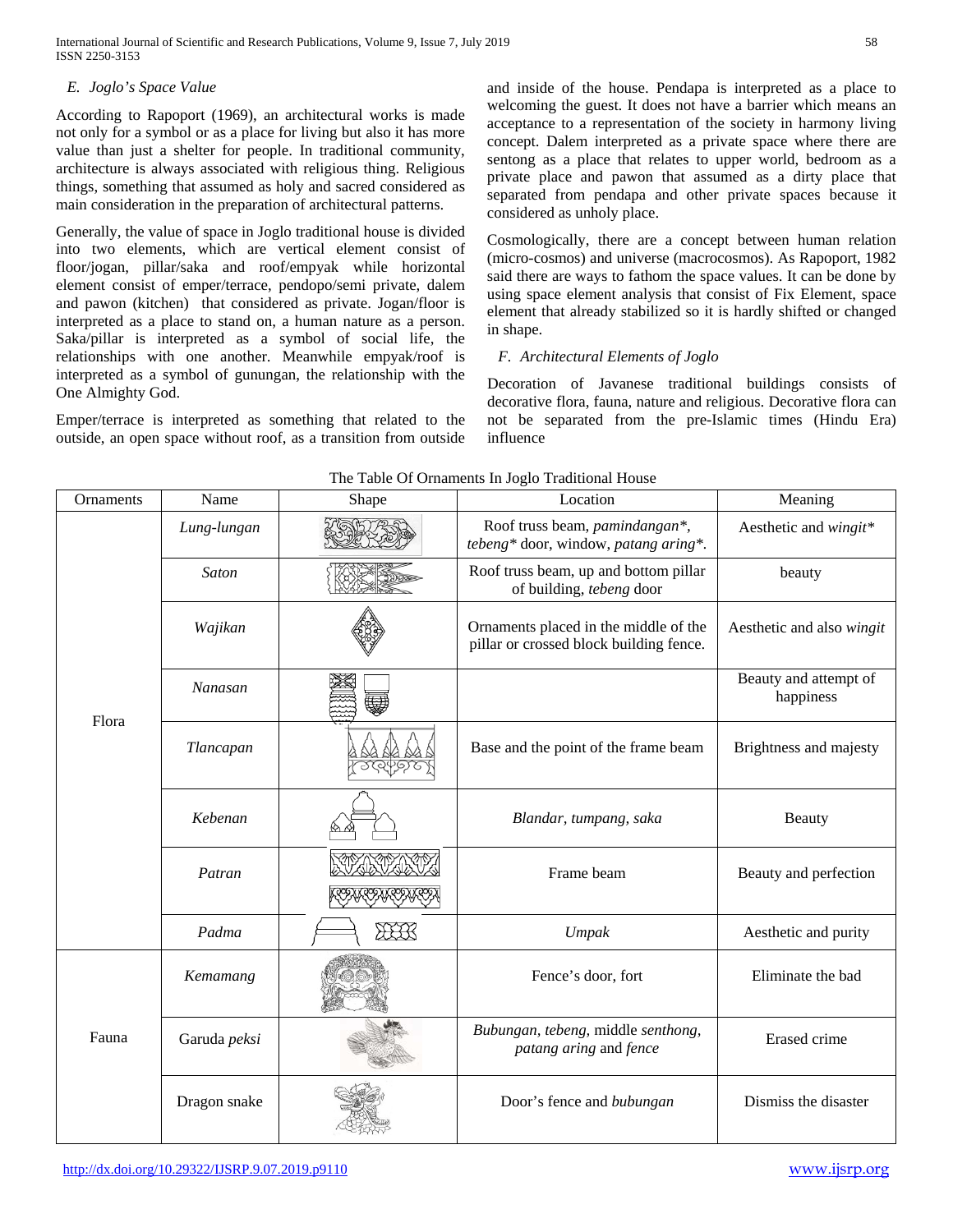|          | Kock                              |                                   | The point of bubungan                                      | Virility, bravery, physical<br>and spiritual strength                                     |  |
|----------|-----------------------------------|-----------------------------------|------------------------------------------------------------|-------------------------------------------------------------------------------------------|--|
|          | <b>Mirong</b>                     |                                   | Saka guru, saka penanggap, penitih                         | The embodiment of<br>Kanjeng Ratu Kidul                                                   |  |
|          | Mountain                          |                                   | Bubungan                                                   | Kayon or a shelter tree                                                                   |  |
|          | Makutha                           |                                   | Roof's bubungan or at the left-right<br>side               | Blessed the people of the<br>house                                                        |  |
| Alam     | Praba                             |                                   | Saka                                                       | The light on the pillar<br>adding a beauty                                                |  |
|          | Arrow                             |                                   | Tebeng's door                                              | As a ventilation, 8 wind<br>directions as a repellent<br>for bad spirits                  |  |
|          | Kepetan                           |                                   | Patang aring senthong, door, wall of<br>gebyok             | Source of light                                                                           |  |
|          | Mega mendung                      | ख्तुराजुल पुरुष<br><u> SESSES</u> | Point of blandar, door, window's<br>tebeng, tebeng's block | The two characters, man<br>and woman, black and<br>white, day and night,<br>good and bad. |  |
|          | <b>Banyu</b> tetes<br>(teardrops) | <u>SERBICI</u>                    | Along with the <i>patran</i> and beam                      | There is no life without<br>water, beauty                                                 |  |
| Religion | Mustaka                           |                                   | Tajug roof, for mosque or grave                            | Crown or king                                                                             |  |
|          | Type of<br>calligraphy            |                                   | Frame, dadapeksi, patang aring,<br>tebeng's door, pillar   | Prophet Muhammad<br>SAW, The Almighty of<br>God                                           |  |

Figure 3. The ornaments of Joglo Source: processed from Cahyandari, 2012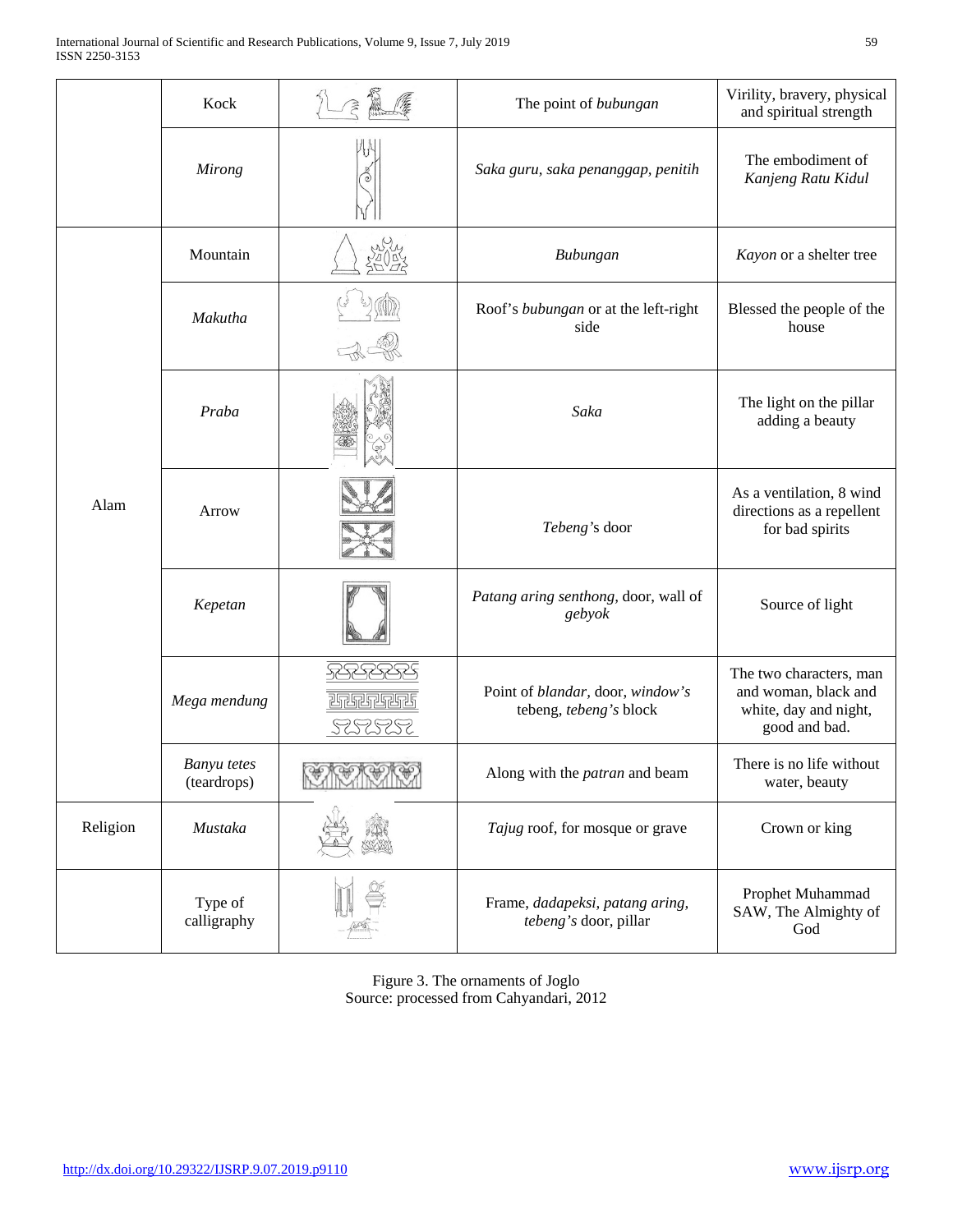International Journal of Scientific and Research Publications, Volume 9, Issue 7, July 2019 60 ISSN 2250-3153

#### III. FINDINGS AND DISCUSSION

Muncul Jaya restaurant located in Semarang District, Central Java Indonesia. Muncul Jaya restaurant has been opened since 9th April 2017. Muncul Jaya restaurant building with an ethnic concept is purely a new building which adapts the form of a traditional Joglo house, both on the façade building, ornaments that used, material used, pillar used, and furnishing used.

Muncul Jaya restaurant consists of 2 buildings namely the main building and meeting room building. The main building which functioned as a restaurant consists of 2 and 3 floors while the meeting room building consists of only one floor.



Figure 4. Main Building Perspective Source: Jateng Pos 2018



Figure 5. Meeting Room Building Perspective Source: Jateng Pos 2018

## *A. Roof*

The shape of the roof on this building is the Joglo roof. As can be seen from its location, this building can be categorized as Joglo Kepuhan Limolasan, where the house uses double screw. The roof that it used is a tile roof with terracotta colors.



Figure 6. Front View of the Main Building Source: Jateng Pos 2018

On the inside of the roof top, there is a brunjungan with wooden material and a carving motif, which consists of Uleng and dada peksi, but there is no ander\*. There are molo and iga-iga on the roof frame. The front building in the meeting room buildings seems to be higher, because it is Joglo Kepuhan Lawakan type of joglo where it does not use geganja.



Figure 7. Detailed Roof Source: Self Document and Processed from Jateng Pos 2018

#### *B. Pillar*

400 x 400 mm support pillars or soko made of wood carved on all four sides. Judging from its pillar, this building can be categorized as Joglo Ceblokan where it uses soko pendhem, which is a pole at the bottom that is buried under the floor and not in the form of umpak.

It can be seen that the soko material is made from a wood which then carved and finalized by natural colors, but in reality, wood material is not so massive. The inside of the wood as the main structure is reinforced concrete which then covered by wooden around the reinforced concrete structure. So that the load of the building is supported by reinforced concrete columns, while the wood covered column only functioned as a sweetener ornament.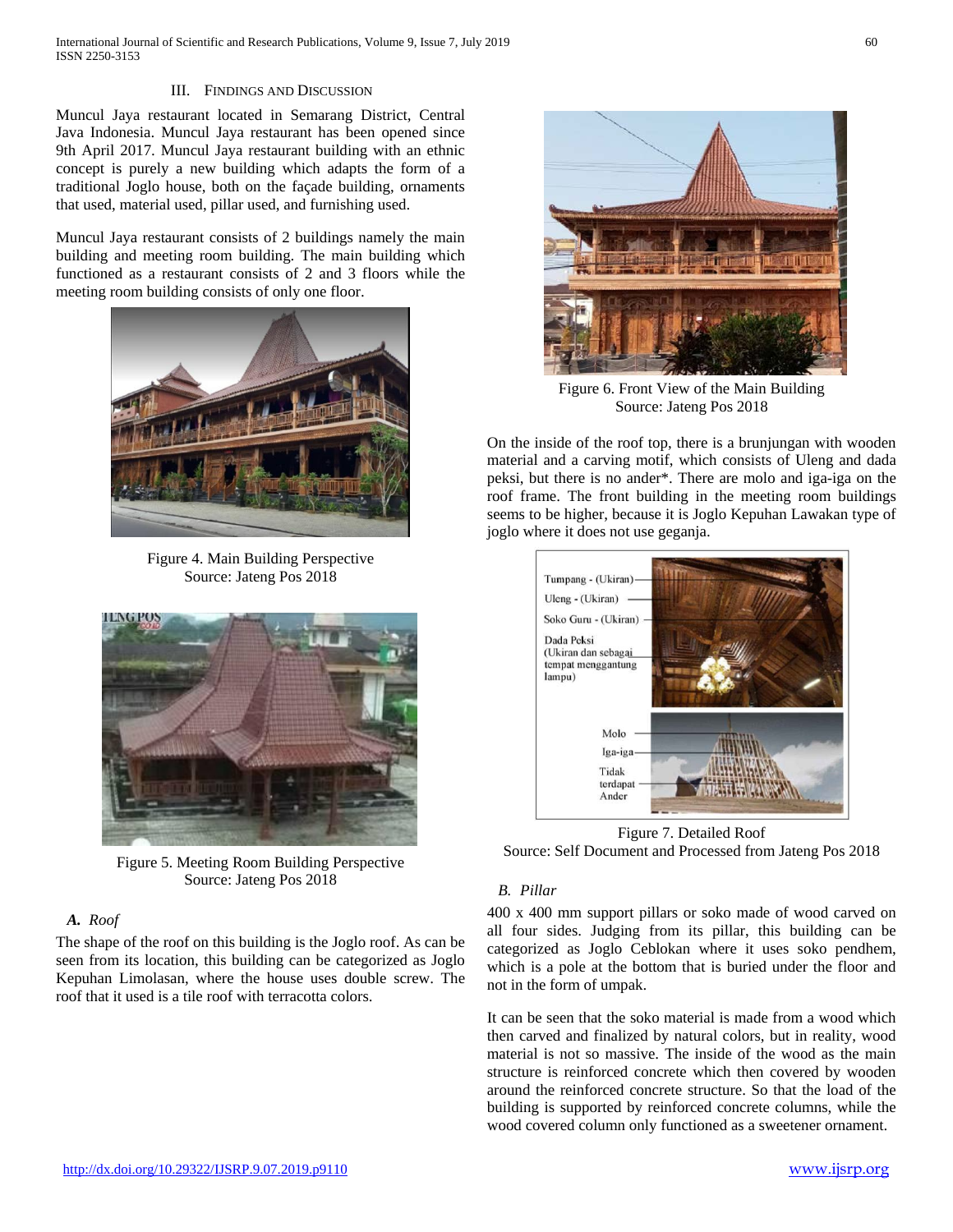

Figure 8. Detailed Soko Source: Self Document and Processed from Jateng Pos 2018

# *C. Floor*

The floor of the restaurant building on the  $1<sup>st</sup>$  and  $2<sup>nd</sup>$  floors uses patterned ceramics. The buffer structure on 2nd floor is a plate and reinforced concrete.



Figure 9. Detailed Floor Source: Processed from Jateng Pos 2018

## *D. Walls*

There are 2 types of walls that Muncul Jaya building used which are gebyok wall system made from wood carved by relying on column structure as its strength that used in a public dining room and wall made by a pair of bricks covered with wall panels made of wood carved like the gebyok wall system used in the kitchen, office section, on the  $1<sup>st</sup>$  and  $2<sup>nd</sup>$  floors.



Figure 10. Detailed Wall and Gebyok Source: Processed from Jateng Pos 2018

*E. Ceiling*



Figure 11. 1st Floor Ceiling Detail Source: Self Document 2018

It used a wood ceiling with carved motif and matching finishing between soko and its gebyok to cover the beam structure and plate on the  $1<sup>st</sup>$  floor. The lighting uses a type of halogen downlight and classic pendant lamps that are classically styled with a combination of crystal and wrought iron materials in addition to leave an old-fashioned impression.



Figure 12. 2nd Floor Ceiling Detail Source: Processed from Jateng Pos 2018

Whereas on the  $2<sup>nd</sup>$  floor, the ceiling beside the brunjung located in the middle of the Joglo's bud, was made according to the slope of the Joglo's roof with the exposed frame system. Iga-iga and overlays are still visible, ceiling panels made of wood are placed between the tiles and iga-iga, with matching finishing by its soko.

Besides using a classic pendant lamp from a combination between crystalline and wrought iron materials with bronze finish, it also uses a long fluorescent lamp that placed on rangka usuk in certain areas.

The addition of a flat ceiling on the  $1<sup>st</sup>$  floor is made because Muncul Jaya restaurant building has of two floors. Thus it is a slight different from the original Joglo traditional house which does not use this system. This is only one of the adaptations on the Muncul Jaya restaurant due to the form that increased vertically.

## *F. Space Pattern*

Muncul Jaya Restaurant building orientation between the main building and the meeting room building is different. This is due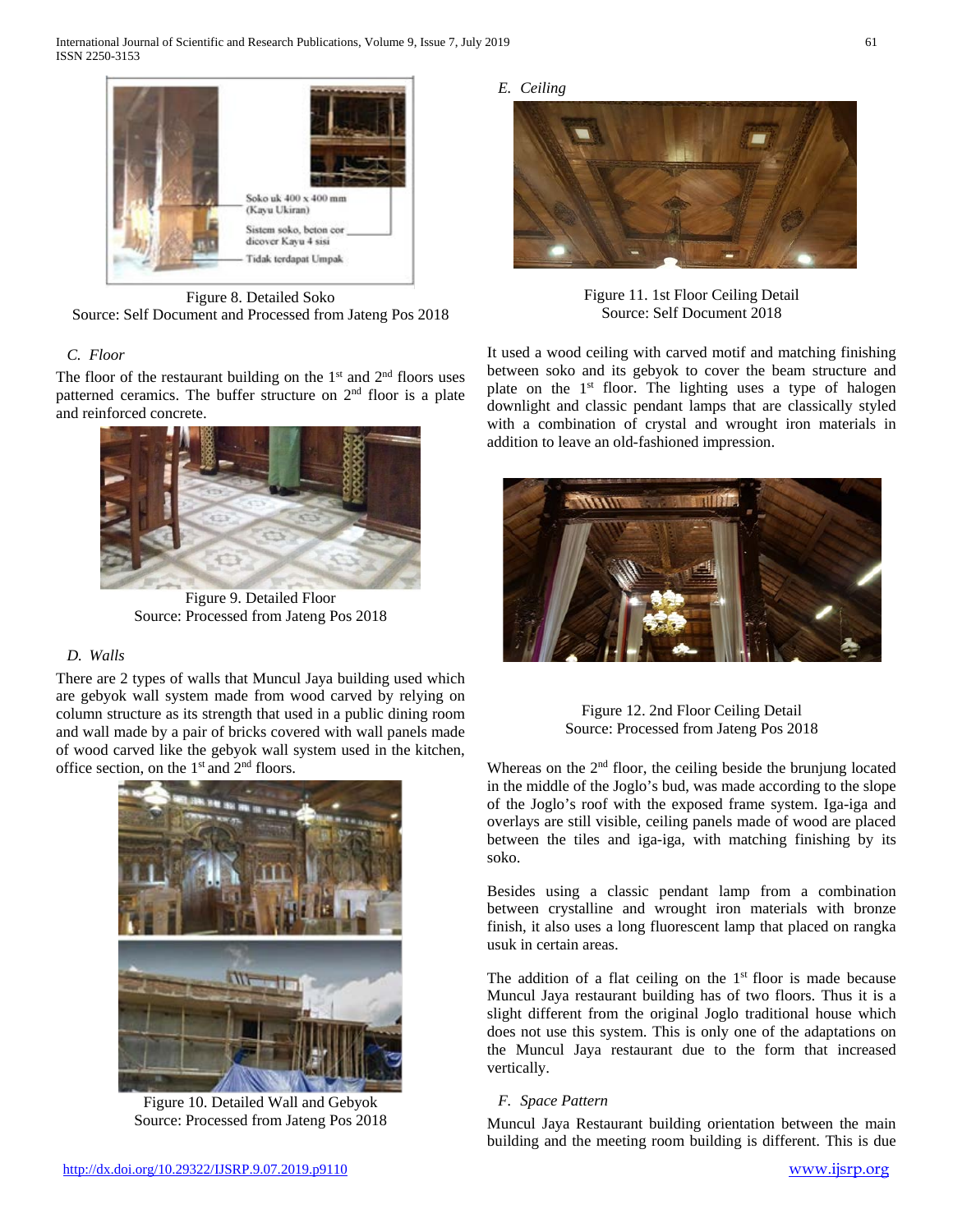to the building position that opposite from the main road, this each building is directed towards the main road to attract visitors since this is a commercial building.

The main building is facing southeast but it can be accessed from the southeast side and from the northwest side. Meanwhile the meeting room building is facing the northwest and can be accessed from the northwest side and southeast side.

Figure 13. Building Orientation of Muncul Jaya Restaurant Source: Processed from Jateng Pos 2018

be seen in figure 14.

## Figure 14. Room Configuration Source: Self-Analyzed 2018

In accordance with its function as a commercial building with restaurant designation, the zoning division is only divided into public spaces, private and semi private place. Public space is divided into two categories namely the general category and VVIP on the top floor. In the space configuration, there is no binair opposition, division of space based on cosmology and transition space between public space and private space.

The distribution of zoning space in Muncul Jaya restaurant can The walls, both gebyok and permanent gebyok layered walls is made rather high to differentiate the inner space and outer space. Thus there are stairs made at each entry doors.

#### *G. Space Value*

In accordance to its function, the joglo house in the Muncul Jaya restaurant can be seen from two elements which are vertical elements and horizontal elements as in figure 15 shows below.

| N <sub>o</sub> | Element    | Position      | Term                       | Cosmology       | Characteristic | Meaning                                                                                                                                                                                                                           | function                                                                         |
|----------------|------------|---------------|----------------------------|-----------------|----------------|-----------------------------------------------------------------------------------------------------------------------------------------------------------------------------------------------------------------------------------|----------------------------------------------------------------------------------|
| 1              | Vertical   | <b>Bottom</b> | Jogan/<br>floor            | Soil/<br>ground | Public         | Floor is assumed as a place for a<br>human to stand with their feets<br>above the earth, a human nature<br>behaviour                                                                                                              | Dining room's floor,<br>parking lot's floor,<br>stage for gamelan<br>performance |
|                |            | Middle        | Saka/<br>pillar            | Earth/<br>world | Social         | Assumed as a symbol for social<br>life, relationship with one another                                                                                                                                                             | Functioned<br>structurally and<br>constructurally, as a<br>beauty                |
|                |            | Upper         | Empyak/<br>roof            | Sky             | Private        | Symbol of mountain, relationship<br>between human and The Almighty<br>of God                                                                                                                                                      | A shelter from<br>sunlight and rain                                              |
| $\overline{2}$ | Horizontal | Front         | Emper/<br>terrace          | outside         | Public         | In relation to the outside in the<br>form of a public place without a<br>roof as alternation between outside<br>and inside                                                                                                        | Parking lot                                                                      |
|                |            | Middle        | Pendapa/<br>dining<br>room | Middle<br>world | Semi private   | Like a <i>pendapa</i> , this room is made<br>for welcoming the guests which is<br>the visitors of the restaurant.<br>Without a barrier means an<br>acceptance to a representation of<br>the society in harmony living<br>concept. | A place to serve the<br>servings/dining<br>table/ VVIP room                      |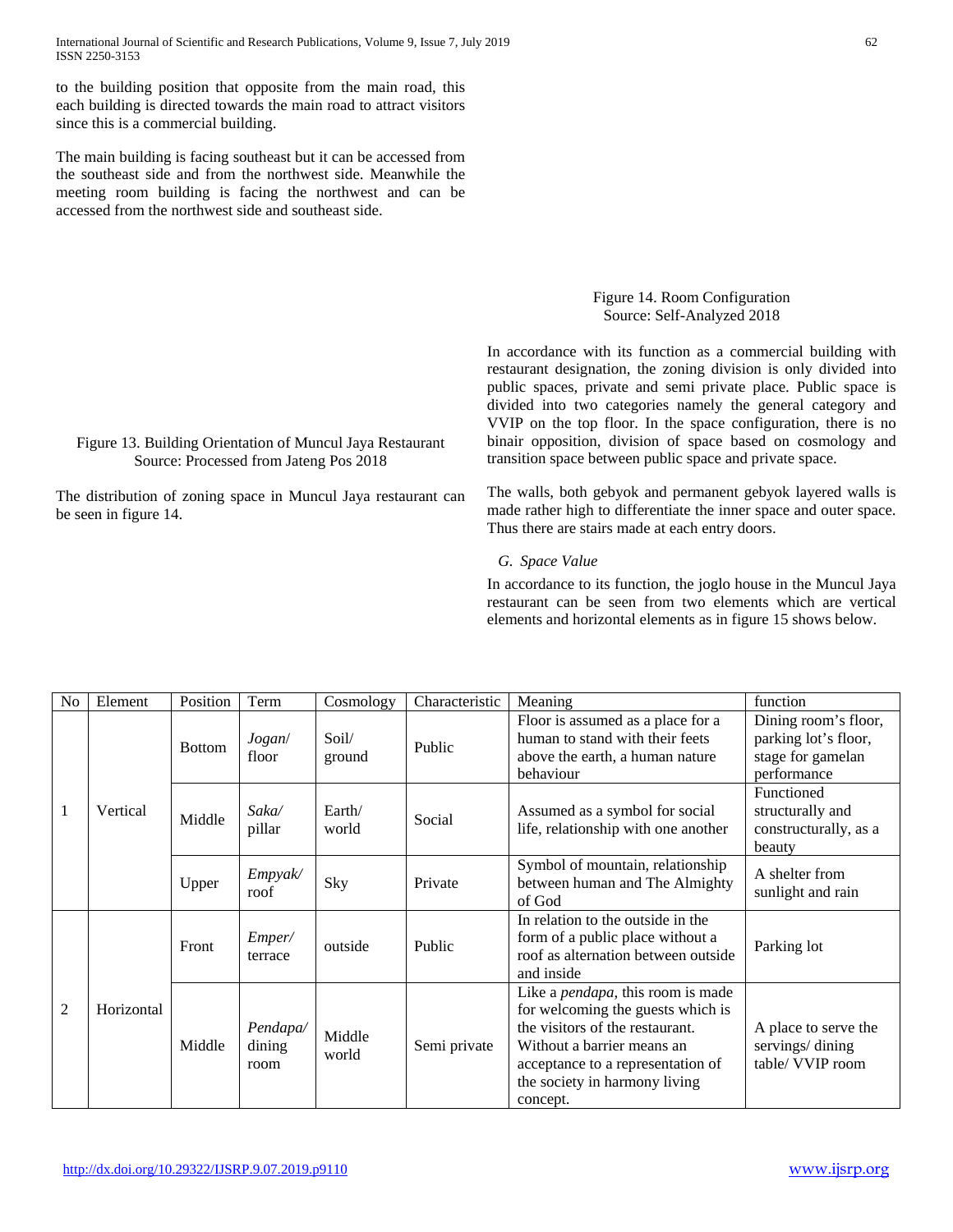|  |  | <b>Back</b> | Pawon/<br>kitchen | Dirty place | Private | As a dirty room, separated from<br><i>pendapa</i> and other private rooms,<br>assumed to be not pure. | Kitchen |
|--|--|-------------|-------------------|-------------|---------|-------------------------------------------------------------------------------------------------------|---------|
|--|--|-------------|-------------------|-------------|---------|-------------------------------------------------------------------------------------------------------|---------|

Figure 15. Room Value on Muncul Jaya Restaurant Source: Self-Analyzed, 2018

In Muncul Jaya restaurant, space is interpreted in several types of spaces, which are:

### 1) Transition Space:

Transitional space is formed as a facility, a transition between the outer space and inner space. In Muncul Jaya restaurant, this space is a parking space for two-wheeled and fourwheeled vehicles which located on the right and front side of the main restaurant and in front of the meeting room.

The fix element is a paving block arrangement with a lower contour layout for the main building which symbolizes the average impression or moderate or not luxurious compared to the higher main building. This transitional space boundary is formed according to the area of paving blocks. Other fix element is the existence of plants that deliberately arranged around the main building. The plants arrangement is not only for the decoration but also as a barrier between the transitional space and the inner space.

2) Main Space:

The main space is the center of the activity. In this case is the activity of visitors to enjoy the offerings. This main room is in the form of a dining room on the 1st floor where all the visitors without gender, age and economic level restrictions can do activities to enjoy serving dishes in this room. This space is formed from several fix elements such as matching ceramic floor, a wood ceiling, semi element shaped in gebyok carved in an old Javanese nuance and non fix element such as typical Javanese serving foods along with the friendly serving activities service.

3) Flexible Space:

The flexible space is almost similar to the main space which is the center of activity for visitors to enjoy the servings. Not just any visitor can be in this flexible space. The visitors that can visit the space are only those who booked the room and already placed an order. This space consists of VVIP dining room on the 2nd floor and music room on the 2nd floor. The forming element is the same as the main room or main space. The territorial boundary is only a widened space on the 2nd floor.

4) Social Space:

Social space is a space used for interacting between the visitors and the owners. This space is a cashier with activities between sellers and buyers, and stairs as the non fix element, and the waiter activities in taking visitors to the VVIP room on the top floor as the fix element.

5) Private Space:

Private space or private room or closed room is a space or room where the access is limited by certain rules. In this case, only employees can access. This room is separated from the main space and flexible space that can be accessed by outsiders for privacy reasons and something that is indeed kept secret from outside the parties.

These rooms are kitchen and office room. The semi fix element is in the work tools such as cooking utensils and other office equipment, while the non fix element is each employee activities where their existence is marked by the uniform that they wear from the management to provide the identity for people who can enter the private rooms.

6) Sacred Space:

The sacred space or room is intended to be a room where both visitors and managers of the restaurant Muncul Jaya do the activities to communicate with God. In this case, the sacred place is a prayer room as a facility for Muslim visitors who want to perform prayers.

7) Gender Space:

A space or room that is formed because of the separated activity due to gender difference that needs to be done. This room is a toilet for men and women. The place is rather hidden from the main room and flexible room to provide a comfortable atmosphere for visitors. The fix element is a barrier wall.

8) Economic Space:

Economic space is a showroom in Muncul Jaya restaurant. Souvenir items are displayed here for sale.

9) Entertainment Space:

Entertainment room is intended for VVIP visitors who want to enjoy the atmosphere of acient Java with the entertainment of langgam sound produced by gamelan. The Javanese atmosphere is presented by the presence of gamelan, Javanese songs with artists who use traditional Javanese clothes leave a classic impression to the visitors.

## *H. Element and Decorations*

Elements which became a Joglo traditional house characterization that are still maintained in Muncul Jaya restaurant building along with its decorations are shown in the figure below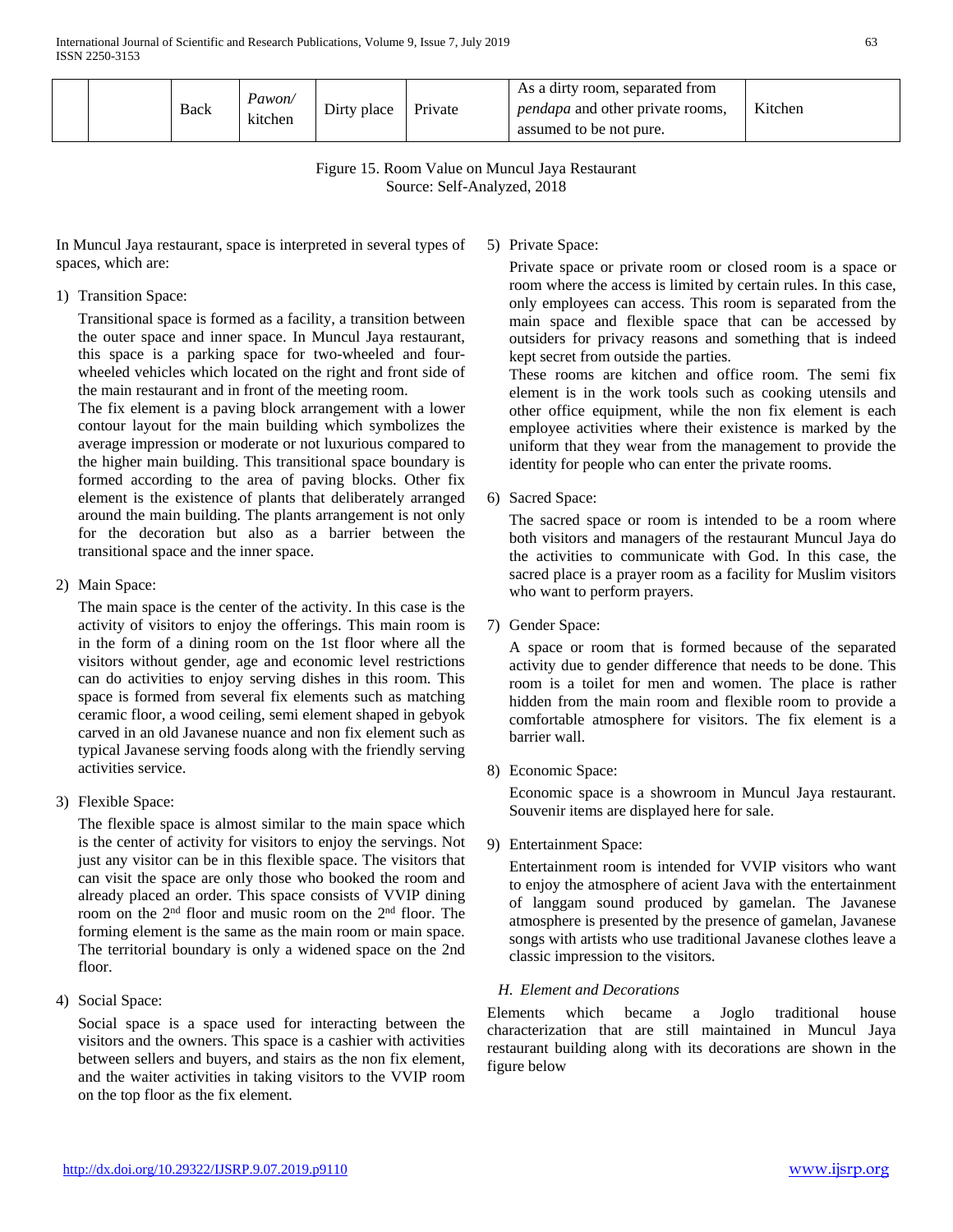International Journal of Scientific and Research Publications, Volume 9, Issue 7, July 2019 64 ISSN 2250-3153

| No             | Name            | Shape | Position                                                              |
|----------------|-----------------|-------|-----------------------------------------------------------------------|
| 1              | Mountain        |       | Bubungan,<br>gebyok,<br>gamelan                                       |
| $\overline{2}$ | Makutha         |       | Bubungan roof<br>in the middle of<br>on the left and<br>right point   |
| $\mathfrak{Z}$ | Praba           |       | In lower saka<br>pillar on the<br>four point                          |
| $\overline{4}$ | Arrow           | 後 羅馬  | Tebeng's door<br>(upper the foor)                                     |
| 5              | Mega<br>mendung |       | Point of<br>blandar, door,<br>tebeng's<br>window,<br>barrier's tebeng |
| 6              | Banyu<br>tetes  |       | Beam frame                                                            |
| 7              | Lung-<br>lungan |       | Tebeng door,<br>window, and<br>barrier                                |
| 8              | <b>Saton</b>    |       | Beam framed<br>roof, brunjung                                         |



### IV. ANALYSIS

Based on the observation results on the object of research at Joglo house functioned as a restaurant in Muncul Jaya Restaurant, it was obtained space patterns, building typologies, building details, architectural supporting elements and architectural decorations as shown in the tabulation below. The analysis was done by comparing the items mentioned before with the originality of the Joglo traditional house concept by three categories, which are the component category that persist and in accordance with the original, existing component category but experienced an adaptation from the original, and component category which completely do not exist.

## Findings Observation And Analysis Table

|                             |                          |                              |          | The Main House |                   | The Meeting House |              |            |
|-----------------------------|--------------------------|------------------------------|----------|----------------|-------------------|-------------------|--------------|------------|
| No                          | Item                     |                              | Exist    |                |                   | Exist             |              | <b>Not</b> |
|                             |                          | Description                  | Match    | Adaptation     | Not Exist         | Match             | Adaptation   | Exist      |
|                             |                          |                              | Original |                |                   | Original          |              |            |
|                             |                          | -same built                  |          |                |                   |                   |              |            |
|                             |                          | -direction as magical        |          |                |                   |                   |              |            |
|                             | <b>Traditional House</b> | -room as magical             |          |                |                   |                   |              |            |
|                             |                          | -patrilinier                 |          |                |                   |                   |              |            |
|                             |                          | -matrilinier                 |          |                | $\mathbf{\hat{}}$ |                   |              |            |
|                             |                          | -tropical climate adaptation |          |                |                   |                   |              |            |
| Sub total                   |                          |                              | $\theta$ |                | 5                 | $\Omega$          |              | 5          |
| <b>Sub Total Precentage</b> |                          |                              | 0%       | 17%            | 83%               | 0%                | 17%          | 83%        |
|                             |                          | -pendopo                     |          |                |                   |                   |              |            |
|                             |                          | --pringitan                  |          |                |                   |                   |              |            |
|                             |                          | -emperan                     |          |                |                   |                   | $\mathbf{v}$ |            |
|                             |                          | -omah njero (inside the      |          |                | $\mathbf v$       |                   |              |            |
|                             |                          | house)                       |          |                |                   |                   |              |            |
|                             |                          | -sentong kiwo (left sentong) |          |                | $\mathcal{N}$     |                   |              |            |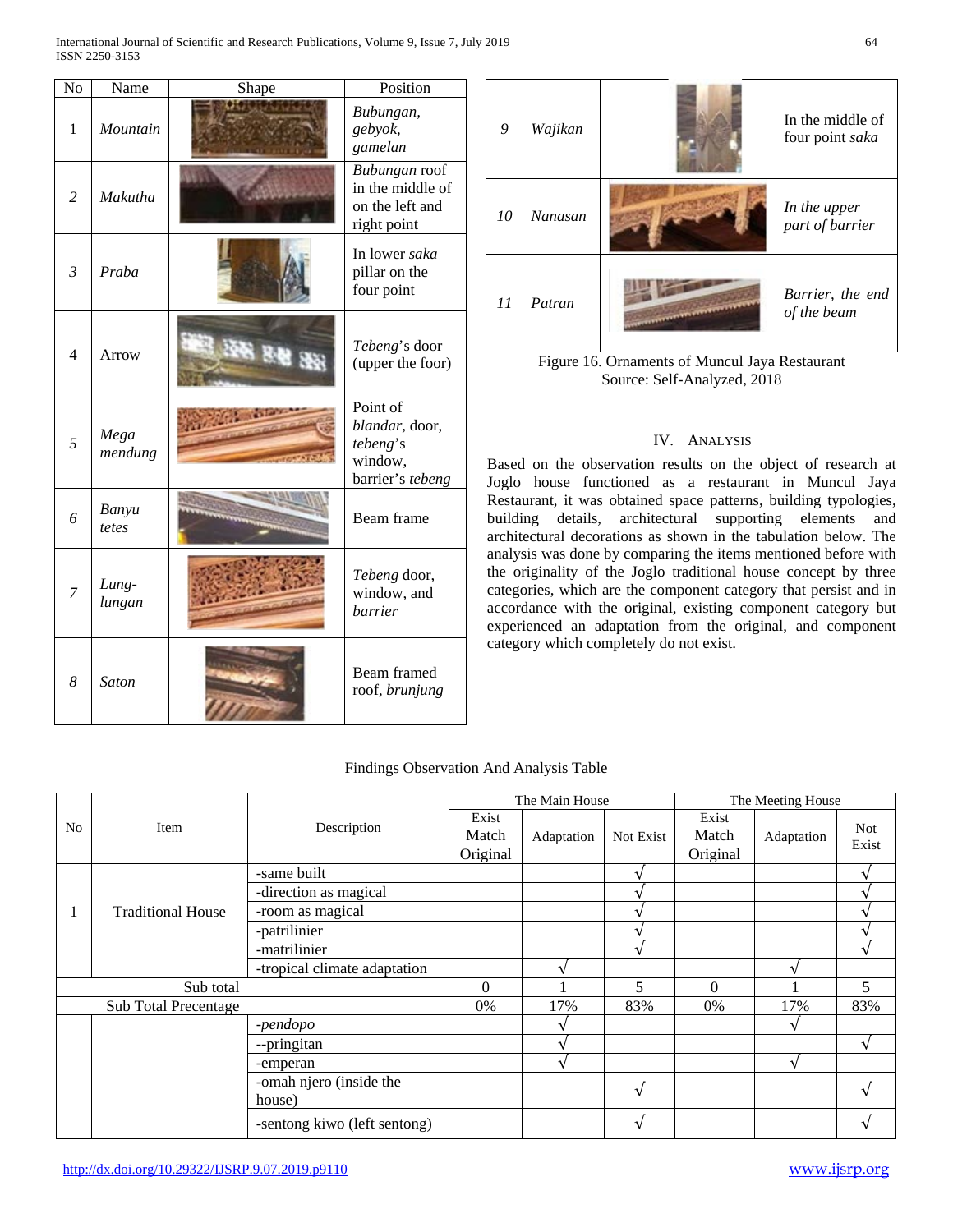| $\overline{2}$          | Room patterns              | -sentong tengah (middle    |                  |                | $\sqrt{ }$     |                  |                | $\sqrt{}$        |
|-------------------------|----------------------------|----------------------------|------------------|----------------|----------------|------------------|----------------|------------------|
|                         |                            | sentong)                   |                  |                |                |                  |                |                  |
|                         |                            | -sentong tengen (right     |                  |                | $\sqrt{ }$     |                  |                |                  |
|                         |                            | sentong)                   |                  |                |                |                  |                |                  |
|                         |                            | -gandok kiwo (left gandok) |                  |                |                |                  |                |                  |
|                         |                            | -gandok tengen (right      |                  |                | $\sqrt{ }$     |                  |                | $\sqrt{}$        |
|                         |                            | gandok)                    |                  |                |                |                  |                |                  |
|                         |                            | -pawon (kitchen)           |                  |                |                |                  |                |                  |
|                         |                            | -pekiwan                   |                  |                |                |                  |                |                  |
|                         |                            | -seketheng                 |                  |                | V              |                  |                | V                |
| Sub Total               |                            |                            | $\mathbf{0}$     | $\overline{4}$ | 8              | $\mathbf{0}$     | 3              | 9                |
|                         | Sub Total Percentage       |                            | 0%               | 33%            | 67%            | 0%               | 25%            | 75%              |
|                         |                            | -cosmology of room         |                  | $\sqrt{}$      |                |                  | $\sqrt{}$      |                  |
| 3                       | Typology                   | -symmetricity              |                  |                |                |                  | V              |                  |
|                         |                            | -building orientation      |                  | $\sqrt{}$      |                |                  | $\sqrt{ }$     |                  |
|                         | Sub Total                  |                            | $\mathbf{0}$     | 3              | $\mathbf{0}$   | $\mathbf{0}$     | 3              | $\boldsymbol{0}$ |
|                         | Sub Total Percentage       |                            | 0%               | 100%           | 0%             | 0%               | 100%           | 0%               |
|                         |                            | -type of the roof          |                  | $\sqrt{}$      |                |                  | $\sqrt{}$      |                  |
|                         |                            | -roof construction         |                  | $\sqrt{}$      |                |                  | ν              |                  |
|                         |                            | -roof material             |                  |                |                |                  | $\checkmark$   |                  |
|                         |                            | -umpak                     |                  |                | $\sqrt{ }$     |                  | $\sqrt{}$      |                  |
|                         |                            | -soko                      |                  |                |                |                  |                |                  |
| 4                       | <b>Building Components</b> | -soko material             |                  |                |                |                  |                |                  |
|                         |                            | -floor's material          |                  |                |                |                  |                |                  |
|                         |                            |                            |                  |                |                |                  | V              |                  |
|                         |                            | -gebyok                    |                  |                |                |                  |                |                  |
|                         |                            | -door                      |                  |                |                |                  | ν              |                  |
|                         |                            | -ceiling                   |                  |                |                |                  | $\sqrt{ }$     |                  |
| Sub Total               |                            |                            | $\boldsymbol{0}$ | 9              | 1              | $\mathbf{0}$     | 10             | $\boldsymbol{0}$ |
|                         | Sub Total Percentage       |                            | 0%               | 90%            | 10%            | 0%               | 100%           | 0%               |
| 5                       | Supporting element         | -gamelan                   |                  |                |                |                  |                |                  |
|                         |                            | -paintings/ornaments       |                  |                |                |                  |                |                  |
| Sub Total               |                            |                            |                  |                | $\Omega$       | $\overline{0}$   |                |                  |
|                         | Sub Total Percentage       |                            | 50%              | 50%            | 0%             | 0%               | 50%            | 50%              |
|                         |                            | -jogan's element           |                  |                |                |                  |                |                  |
|                         |                            | -saka's element            |                  |                |                |                  | $\sqrt{2}$     |                  |
|                         | Room's Value               | -empyak's element          |                  | v              |                |                  | $\sqrt{}$      |                  |
| 6                       |                            | -emper's element           |                  | $\sqrt{}$      |                |                  | $\sqrt{}$      |                  |
|                         |                            | -pendapa's element         |                  |                |                |                  |                |                  |
|                         |                            | -dalem's element           |                  |                | $\sqrt{ }$     |                  |                |                  |
|                         |                            | -pawon's element           |                  |                |                |                  | $\sqrt{}$      |                  |
| Sub Total               |                            | $\overline{0}$             | 6                |                | $\mathbf{0}$   | 6                |                |                  |
| Sub Total Percentage    |                            | 0%                         | 86%              | 14%            | 0%             | 86%              | 14%            |                  |
|                         |                            | -flora's ornaments         |                  |                |                |                  | $\sqrt{}$      |                  |
| $\tau$                  | Ornaments                  | -fauna's elements          |                  |                | $\sqrt{ }$     |                  | $\sqrt{2}$     |                  |
|                         |                            | -nature's ornaments        |                  | $\sqrt{}$      |                |                  |                | V                |
|                         |                            | -religion's ornaments      |                  |                | $\sqrt{}$      |                  |                | $\sqrt{}$        |
|                         | Sub Total                  |                            | 0                | $\overline{c}$ | $\overline{c}$ | $\boldsymbol{0}$ | $\overline{c}$ | $\overline{c}$   |
|                         | Sub Total Percentage       |                            | 0%               | 50%            | 50%            | $0\%$            | 50%            | 50%              |
|                         | Total                      |                            |                  | 26             | 17             | $\boldsymbol{0}$ | 26             | 18               |
| <b>Total Percentage</b> |                            |                            | $2\%$            | 59%            | 39%            | $0\%$            | 59%            | 41%              |

Figure 17. Findings Observation and Analysis on Muncul Jaya Restaurant Source: Self-Analyzed, 2018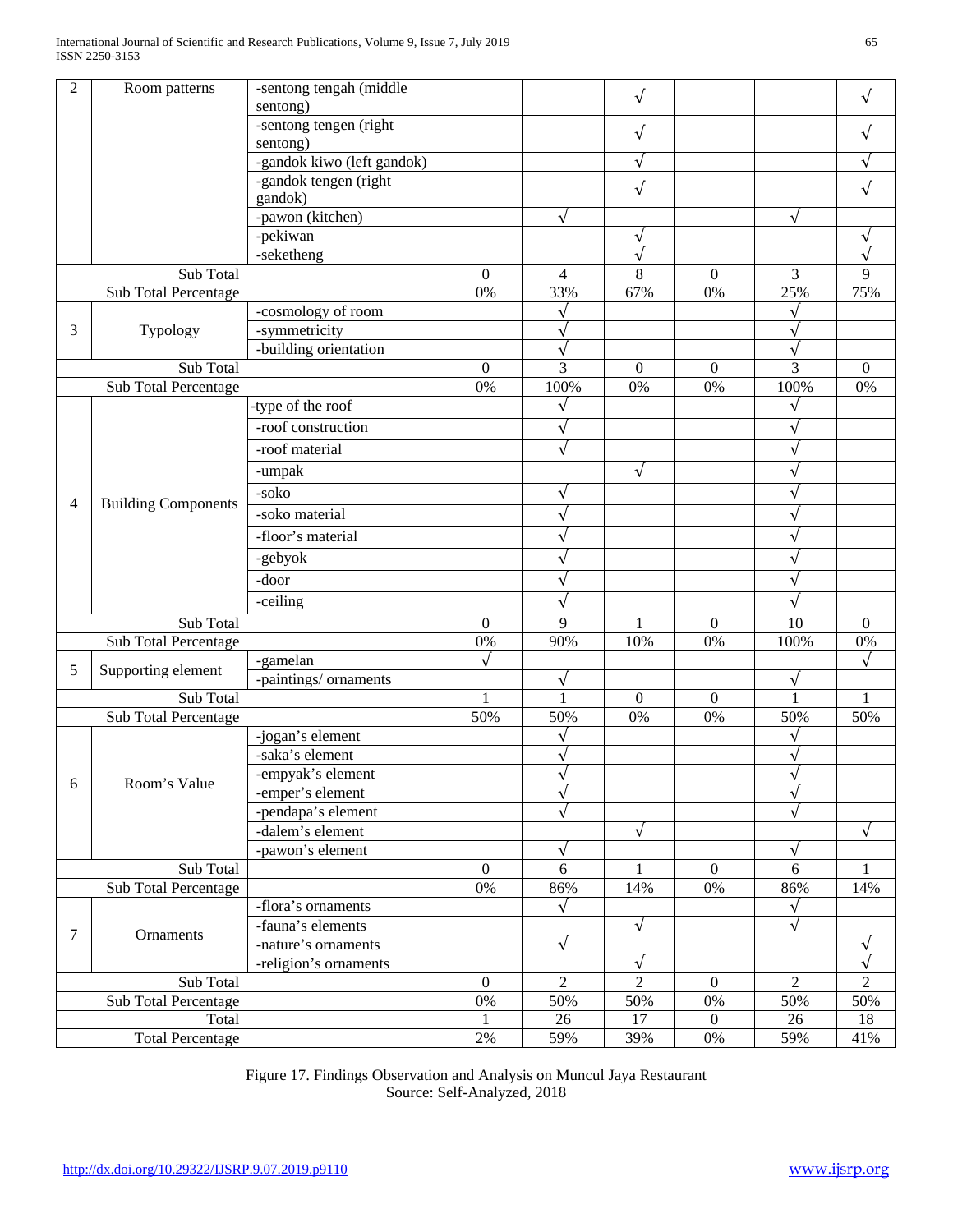As can be seen from the tabulation above, it was found that in Muncul Jaya restaurant, the authenticity of the Joglo traditional house concept was only 2% in the main restaurant and did not even match the original with the meeting room.

While the percentage of elements and components of Muncul Jaya restaurant that experienced adaptation was quite high, it is 59% in the main restaurant and the meeting room.

Besides, it was found that there were many elements and components of Joglo house that were not found in the Muncul Jaya restaurant, it is 39% in the main house and 41% in the meeting room.

From the definition of traditional house point of view, there is no traditional house category that matches the authenticity of the Joglo house, both in the main restaurant of Muncul Jaya and the meeting room. From the definition of traditional house, only 17% of the house that has been modified. Other than that, the original components of traditional house were not found in the Muncul Jaya restaurant both in the main restaurant and in the meeting room.

The elimination of the Joglo house standard room due to the functional transformation of Joglo restaurant shows the highest percentage both in the main dining room and meeting room. Because of its functional transformation, the main dining room eliminated 67% of its space, while the meeting room eliminated 75% its standard Joglo house space.

Both in the main dining room and meeting room, in space cosmologically, symmetry and building orientation, there are no original components as a Joglo traditional house concept. All of them are adapted based on its needs and functions.

There are no original components of the Muncul Jaya restaurant building that are equal to Joglo traditional house concept, both in the main dining room and the meeting room. 90% of the main dining room transformed based to its function and the rest of 10% is eliminated from the original concept. While in the meeting room, all the components of the building are adapted from the original concept of joglo traditional house.

Gamelan that located in the main dining room was made according to the original concept but it does not exist in the meeting room, while the paintings already adjusted both in the main dining room and meeting room.

There is no original room value in the main dining room and meeting room at Muncul Jaya restaurant in, only 86% that have been adjusted, while the rest have not been found anymore.

Religious and fauna patterned ornaments are not found in the main dining room and meeting room. Whereas fauna and nature patterned ornaments can be found in the main dining room and meeting room but the 50% of the motives are adjusted while the rest 50% are removed.

## V. CONCLUSION AND PROBLEM SOLVING SUGGESTION

## *A. Conclusion*

According to the description above, it can be concluded that:

- 1) Changes in the house function affect the concept of a traditional Joglo house. Other things that influence the change in concept of a traditional Joglo house are:
	- Constructional system change
	- Material change
	- Architectural point of view in interpreting its work change
	- User behavior change
- 2) Although Muncul Jaya restaurant is a Joglo formed restaurant, its only applies 3% of original Joglo traditional house concept in its reality. Furthermore, the concept is already transformed and adapted even eliminated.
- 3) This transformation can be damaged the original Joglo traditional house architectural concept. Nevertheless, the attempt to conserve Joglo traditional house although it does not fully the same with the original concept that did by Muncul Jaya management team, should be appreciated while the modern architectural design building that popular nowadays.

#### *B. Problem Solving Suggestion*

Government regulation that regulate about the procedure of building a traditional house specially Joglo is needed to prevent the distinction or transformation of the original architectural Joglo house.

#### **REFERENCES**

- [1] Machmud, 2006. *Pola Permukiman Masyarakat Tradisional Ammatoa Kajang di Sulawesi Selatan*. Jurnal Teknik. XIII (3):178-186
- [2] Ronald A, 1988, *Manusia dan Rumah Jawa*, Jogjakarta, Juta UGM
- [3] Cahyandari Gerarda Orbita Ida, 2012 *Tata Ruang dan Elemen Arsitektur Pada Rumah Jawa di Yogyakarta sebagai Wujud Kategori pola aktivitas dalam rumah tangga*, Jurnal arsitektur komposisi, Volume 10, Nomor 2
- [4] Hamzuri, Drs, *Rumah Tradisional Jawa Proyek Pengembangan permuseuman DKI Jakarta* Departemen Pendidikan dan Kebudayaan
- [5] Rapoport, Amos 1969, *House Form and Culture.Prentice Hall*, Englewood Cliffs NJ.
- [6] Https//:Jateng Pos, 2018
- [7] Https//:Rumah Adat, 2018

#### **GLOSSARY**

\*) soko/saka: terms for pillar in Javanese language

\*) limasan, kampong, panggang pe: types of roofs that Joglo used based on its level of social class.

\*) selamatan/Kenduri: a gathering of a community and is led by

- the oldest person or someone who has a religion knowledge
- \*) sesajen: offering or tribute
- \*)ander, tumpang: kind of buffer
- \*)emper/emperan: terrace
- \*)tratak: kind of tent for massive used
- \*)pendopo: kind of gazebo